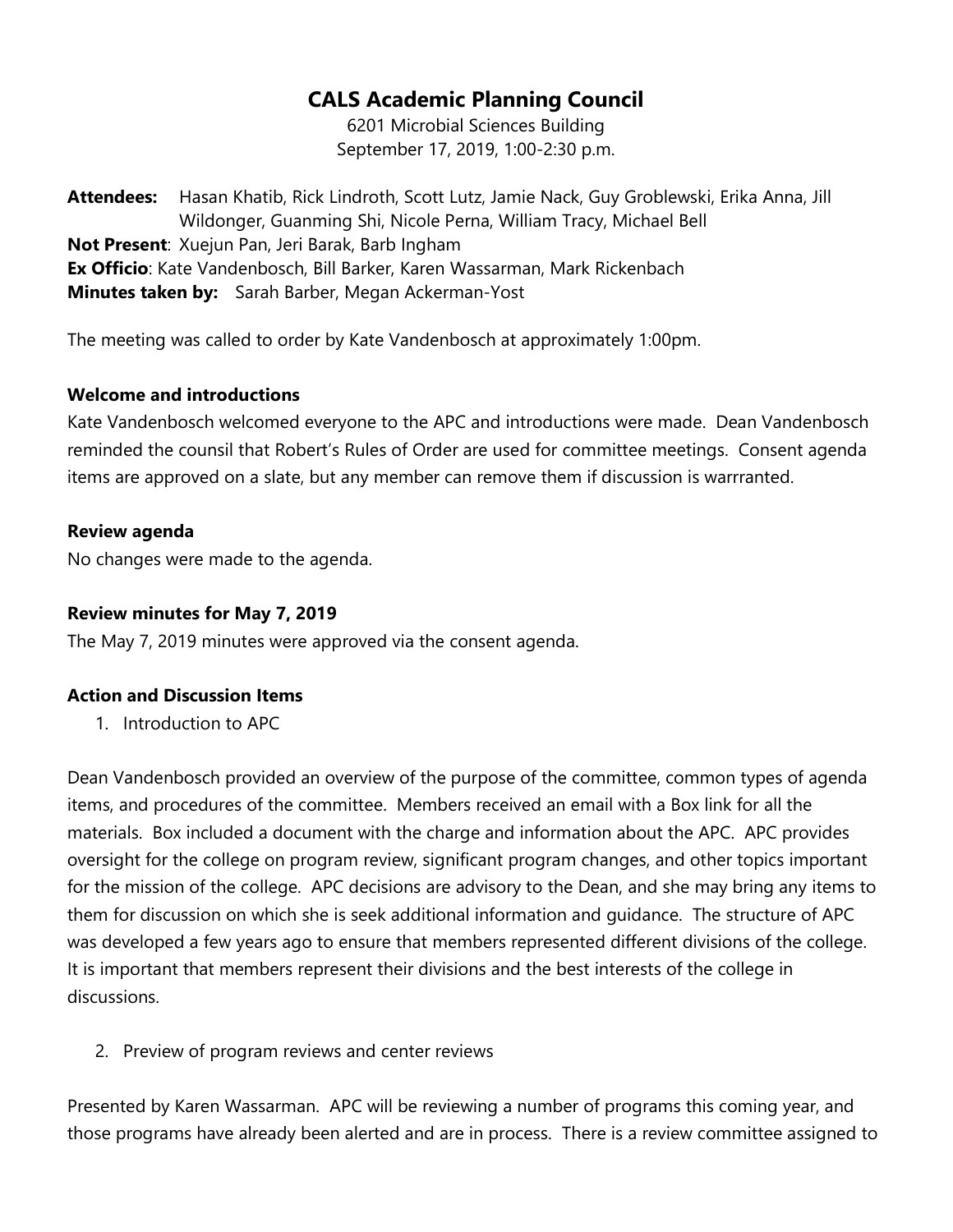each program that will prepare a report of their findings. The program review comes to APC twice – the first time, the review committee chair will present their findings and answer questions. APC will generate questions for the Department/Program Chair to address at the next meeting. At the second meeting, the Department/Program Chair will present and respond to questions from the APC. APC is asked to consider if program reviews are complete and may make recommendations to the Dean for further consideration on each program. After college level review, program reviews will be forwarded to the Provost's office for review, including to GFEC for graduate programs.

The college started doing a similar review for centers last year, and a few center reviews will be coming to APC this year. The process at the college level is similar, but reviews do not have the same formal university review. APC is asked to consider if center reviews are complete, and may make recommendations to the Dean for further consideration.

Karen noted that there are other items relative to academic programs that APC will review, including new programs (both the Notice of Intent to Plan and the full program proposal) and discontinuing academic programs. Process documents were provided to members which outlined the major steps. If the program is a revenue-generating program, there are extra steps for budgeting not included in these versions that focus on governance approvals of the academic programs. Karen indicated that there are two new undergraduate majors in development that the committee will see this year, a professional masters program, and the possibility of additional new programs including a capstone certificate.

There was discussion of templates for the program reviews and self-studies to assist review committees and programs with providing with appropriate information. This was a discussion item that there was not time to address last year, but can be revisited this year when there is time, later this fall or next spring.

Q: How will the Biology review work with the shared colleges? A: Programs shared between colleges will need to be reviewed by both college APCs. For Biology, it is possible that we will discuss this review at a joint CALS and L&S APC meeting, but the review processes for L&S are different from CALS in that they do not include discussion with guests (program review chair and program chair). Thus, if the timing works out, we could discuss the Biology review at one of the shared meetings with L&S, but if it is important for the committee to discuss the review with the review committee chair or the program directors, a separate meeting may be best.

- 3. Organizational redesign and current projects update
- 4. Agenda topics for the year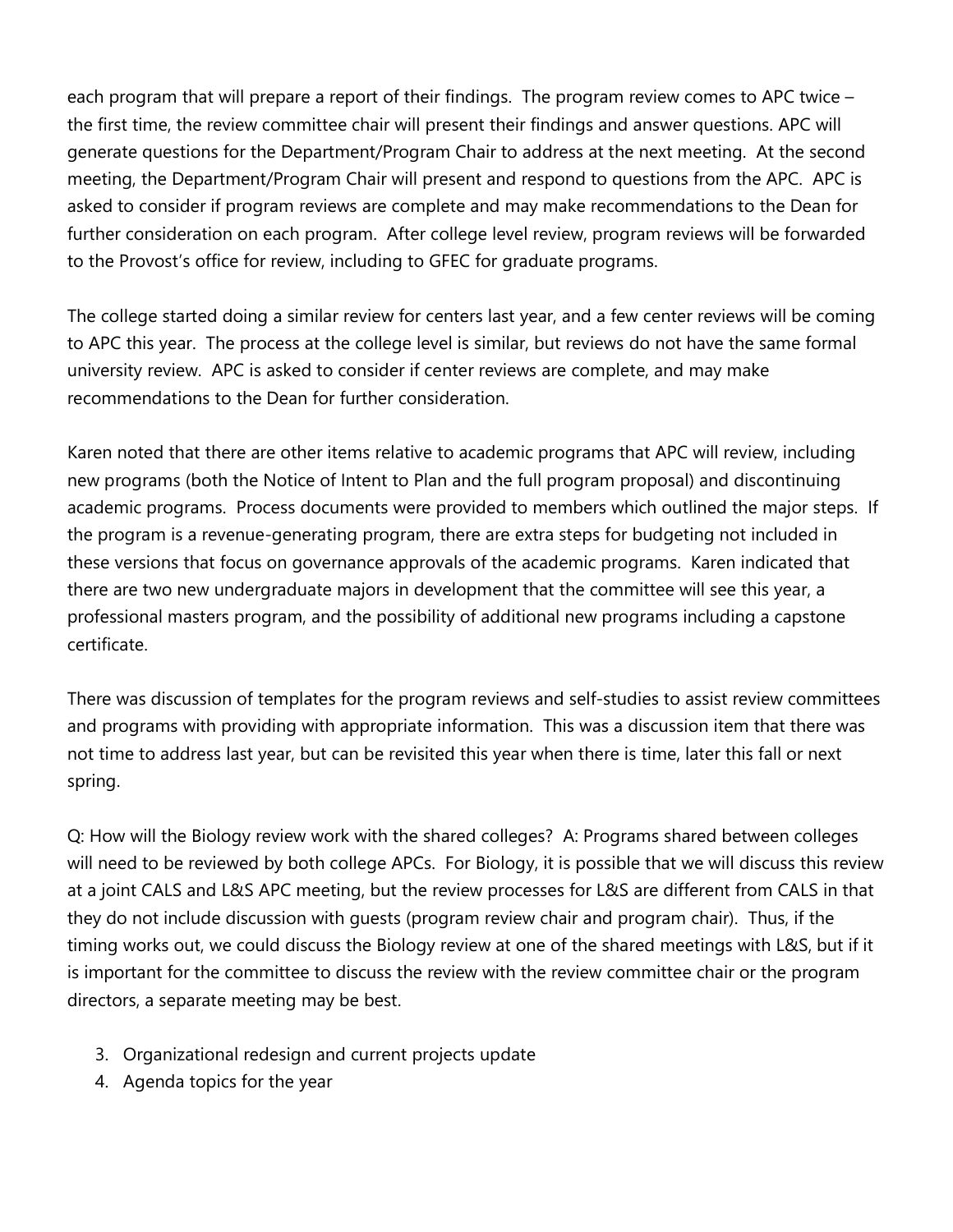Presented by Dean Vandenbosch. Agenda items 3 and 4 were discussed together due to the amount of overlap.

Other items that may come to the committee this year are:

- departmental merger with Animal Science and Dairy Science
- Benchmarking with other institutions for appropriate departmental staffing
- Changes with staffing and joint positions
- Faculty hiring college has goals of increasing faculty numbers, and has benefited from cluster and spousal hires to assist with these goals, in addition to college initiatives.
- Undergraduate enrollments goal of increasing enrollment and ensuring strong advising. The census data isn't out yet, but it will come to the committee
- Revitalizing a policy for teaching load for the college goal is a college wide policy to assist departments, which are expected to have more detailed policies appropriate for their needs and disciplines.
- Equity and Diversity every program is expected to include information about equity and diversity in their five-year plan
- Building master plan campus has requested a master plan to outline what the needs are, how well the current facilities are meeting those needs, and planned improvements and changes
	- o Intent is to develop research station master plans after the campus plans are complete

Questions from the members:

Q: regarding the teaching policy, what factors are going into the policy, and what are the goals for the college? Were there issues with the teaching load that needed to be addressed?

- A: many departments don't have a policy for what constitutes an appropriate teaching load. Also, the college is expected to increase its instructional metrics in addition to the numbers of undergraduates enrolled in our majors. Looking at other colleges to see what policies exist, and how we can provide a baseline policy for what we can expect for teaching appointments. The college is not planning to dictate CFI, but a consideration of what responsibilities are for the instructor. The policy would also encompass flexibilities for different departments to provide more detail, such as to take into account other activities, including support cross-departmental majors.
- Q: Does this affect the use of faculty associates?
	- A: Possibly, although the first consideration will be centered on Faculty, it will be important to expand expectations to staff at some point. The Title and Total Compensation project will probably not help with that directly. However, the university committee voted last year to institute two new non-tenure track titles for teaching professors and research professors. Expectation is that campus will develop a generic policy that the college will need to develop and implement.